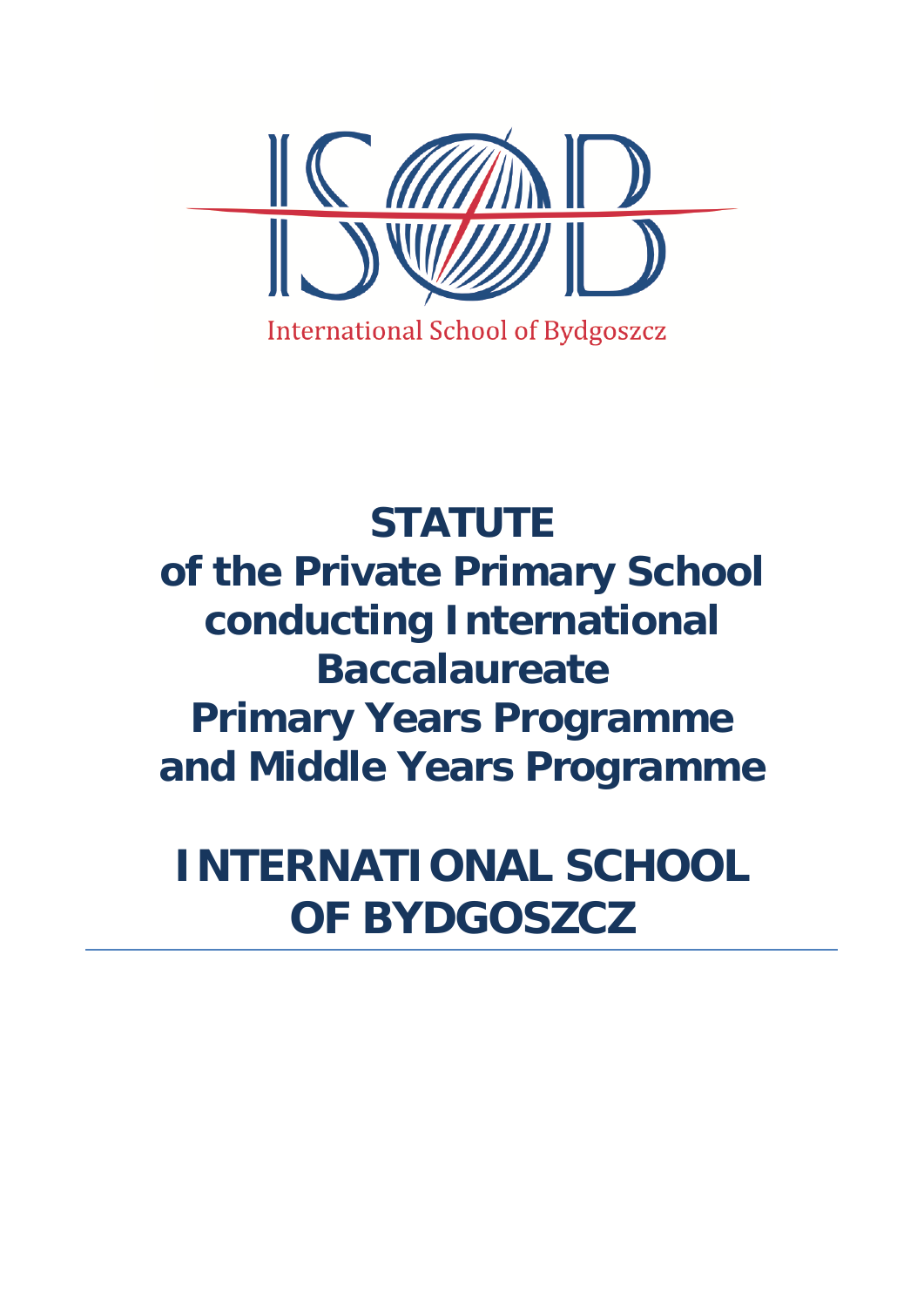# **Contents:**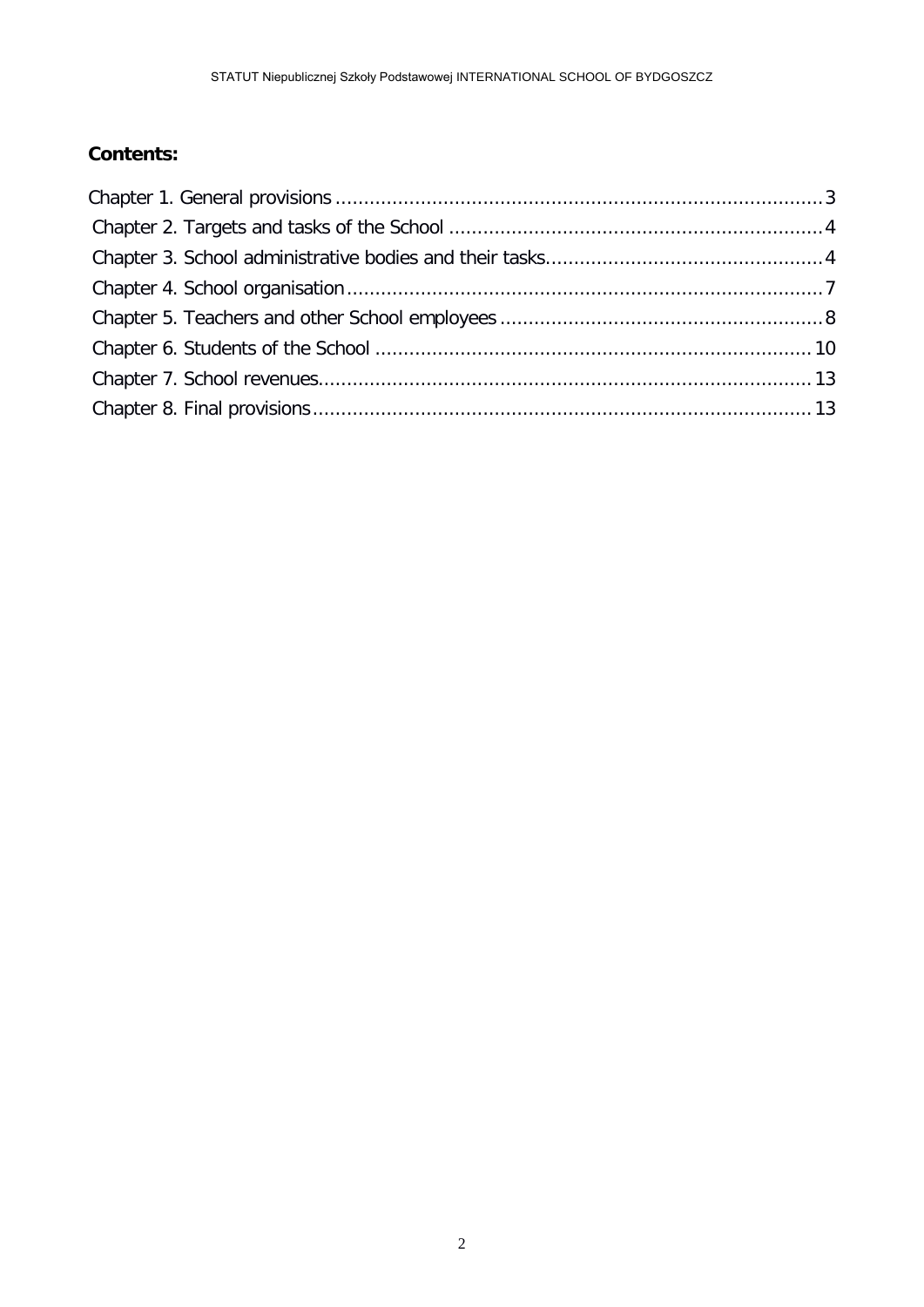# **Chapter 1. General provisions**

#### **§ 1**

- <span id="page-2-0"></span>**1.** The name of the School is: **Niepubliczna Szkoła Podstawowa International School of Bydgoszcz.** The School conducts the International Baccalaureate (IB) programmes: Primary Years Programme and Middle Years Programme, and is hereinafter referred to as the "School".
- **2.** The School is based in the city of Bydgoszcz.
- **3.** The School operates at the following address: ul. K. I. Gałczyńskiego 23, 85-322 Bydgoszcz.

- **1.** The School is an eight-year primary school with an additional preschool unit operating as a public school.
- **2.** The School, based on the decision of the Minister of National Education of January 2, 2015, No. DKOW.WOKO.5010.11.2014, runs:
	- a) international unit consisting of grades-classes 1-5 conducting Primary Years Programme;
	- b) international unit consisting of grades-classes 6-8 conducting Middle Years Programme.
- **3.** The School operates based on regulations of the Act of December 14, 2016 Education law intended for an international unit.
- **4.** The body running the School is the Kazimierz Wielki University in Bydgoszcz, hereinafter referred to as the "University".
- **5.** The tasks of the body running the School include:
	- a) appointment and dismissal of the Head Teacher;
	- b) determining the amount of payments for education (tuition) and other fees;
	- c) managing the School property;
	- d) confirmation of expenditure estimates;
	- e) solving possible disputes between the school administrative bodies and the Head Teacher.
- **6.** Pedagogical supervision over the School activity is performed by the Superintendent of Bydgoszcz, and in the scope of curriculum – the International Baccalaureate with its office in The Hague.
- **7.** Financial supervision over the School activity is performed by the School and University as well as state institutions established for this purpose.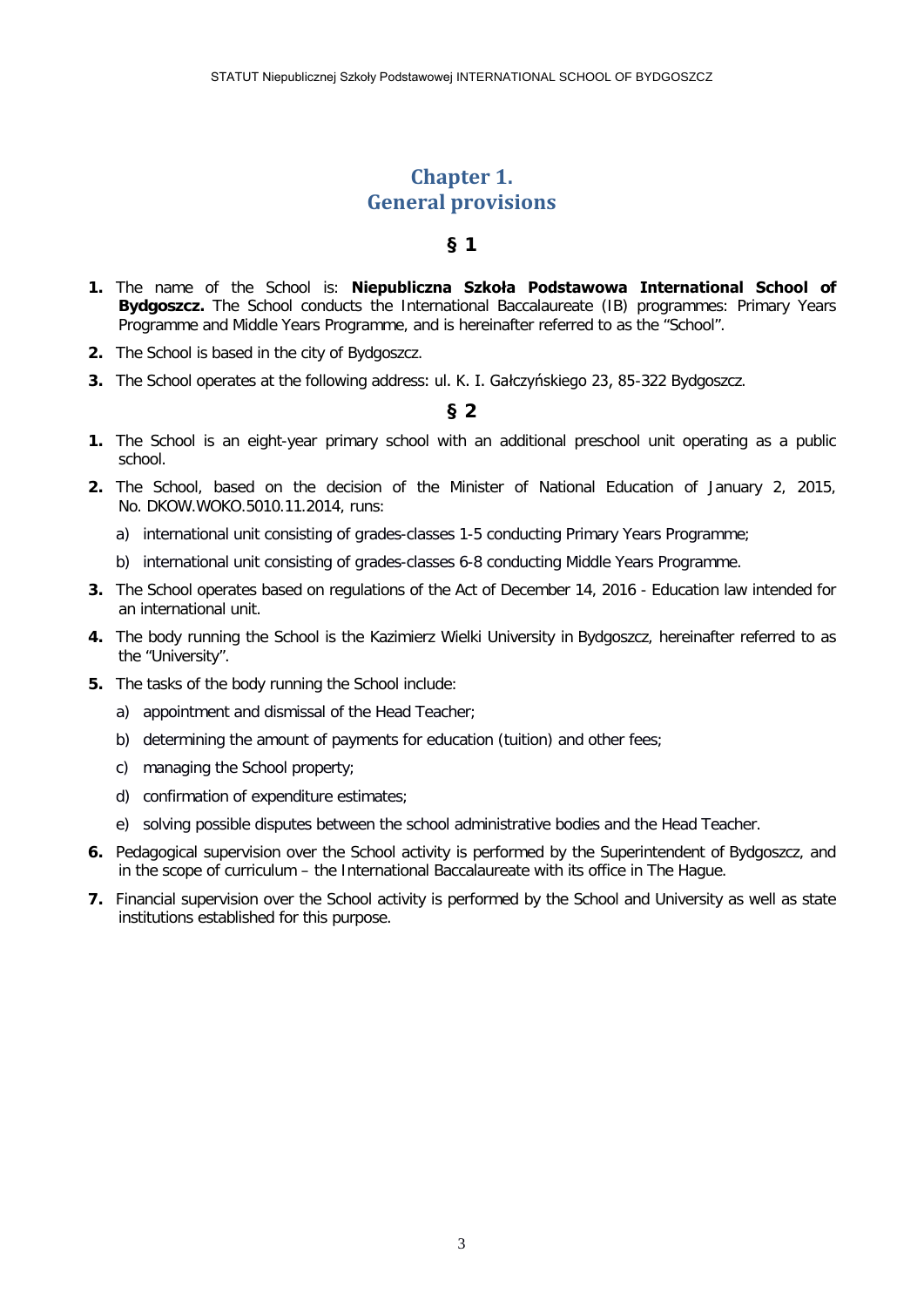## **Chapter 2. Targets and tasks of the School**

## **§ 3**

- <span id="page-3-0"></span>**1.** The School carries out targets and tasks specified by the organisation Internationale Baccalaureate and those contained in the Act on Education System regarding private schools with international units and regulations issued based on it, including in particular:
	- a) it establishes conditions for implementation of the education process in the international system (IB) for children of foreigners, including children from families of the personnel of the Joint Force Training Centre (JFTC) NATO, the Communications Battalion, the Military Police Centre of Excellence, NATO Force Integration Unit in Bydgoszcz and children of Polish citizens;
	- b) it allows to acquire knowledge and skills specified in IB education standards and creates an opportunity for passing the International Baccalaureate;
	- c) it supports and focuses development of children and youth in accordance with their individual potential and possibilities in the context of multicultural social and axiological space;
	- d) it strives to provide equal educational opportunities for students, which result from differences in curricula between education systems in different countries;
	- e) it allows students to build their own identity based on respect for the national core values and respect for people from different cultures, with particular emphasis on the Polish national culture;
	- f) it looks after students during their stay at School;
	- g) it applies various pedagogical methods adjusted to the needs of students, and in the case of special education needs, it sends students to pedagogical-psychological counselling centres;
	- h) the School performs upbringing services, assuring safety to children and School employees during their stay in the institution;
	- i) the School guarantees care to children during classes organised outside the School premises, including trips, recreational-sports activities and other forms of work;
	- j) the School cooperates actively with parents of its students, creating a school community, through regular meetings between teachers and parents, regular talks, exchange of e-mails;
	- k) in accordance with art. 21 and 22 of the Act on the Education System, the School at every stage of education - offers an opportunity of transition to the education system implemented according to the curricula mentioned in art. 14 sec.1 item 4 letter a.

## **Chapter 3. School administrative bodies and their tasks**

- <span id="page-3-1"></span>**1.** Based on the Act on the Education System, school administrative bodies include:
	- a) Head Teacher;
	- b) Staff Council;
	- c) Parents' Council;
	- d) Student Self-government.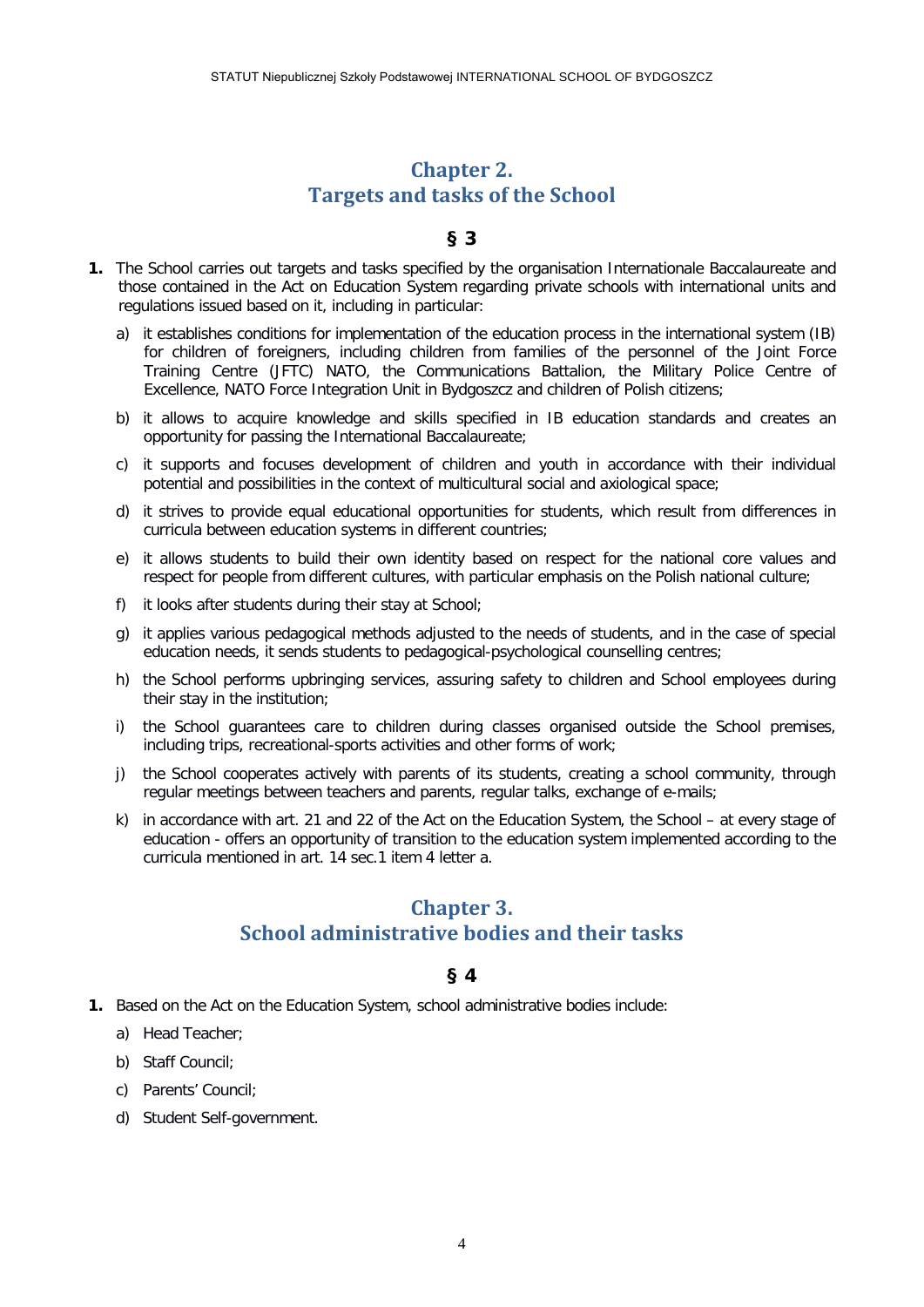## **§ 5**

- **1.** The Head Teacher is hired and dismissed by the Rector of the University.
- **2.** In the scope of discipline at work, the University serves as a superior unit for the Head Teacher.
- **3.** The Head Teacher in particular:
	- a) manages the overall activities of the School;
	- b) signs education contracts with parents of children attending the School;
	- c) exercises pedagogical supervision over teachers;
	- d) prepares curricular-organisational documents of the School (set of curricula, educational programme, prevention programme, organisation chart, draft of budget expenditures);
	- e) manages the work of the Staff Council as its chairman;
	- f) prepares the scope of duties for the Deputy Head Teacher, teachers and non-teaching personnel;
	- g) supervises students and creates conditions for their harmonious development;
	- h) cooperates with the Staff Council, Parents' Council and Student Self-government;
	- i) implements resolutions of the Staff Council adopted within its competencies;
	- j) guarantees safety, hygiene of work and education;
	- k) participates in creating and caring for the School property;
	- l) manages funds specified in the financial plan of the School and is responsible for their proper disbursement;
	- m) issues official orders to all employees of the School;
	- n) awards the prizes and imposes disciplinary penalties upon teachers and other School employees;
	- o) has the right to select, employ and dismiss teachers and other School employees;
	- p) admits students to the School according to the arranged procedure;
	- q) sees to the proper organisation of the School work and its ongoing operation;
	- r) appoints and dismisses the Deputy Head Teacher;
	- s) submits to the body running the School proposals of changes regarding financing, property and organisation, taking into consideration the needs of students, parental expectations and amendments in the Education Law;
	- t) coordinates cooperation between all administrative bodies of the School.

- **1.** All teachers, regardless of their working hours, create and participate in meetings of the Staff Council.
- **2.** The Head Teacher is the Chairman of the Staff Council.
- **3.** The Staff Council gives advisory opinions to the Head Teacher.
- **4.** A representative of the body running the School can participate in meetings of the Staff Council as an observer in an advisory capacity.
- **5.** Resolutions of the Staff Council are adopted by a simple majority of votes with at least a half of members of the Council present.
- **6.** The Head Teacher suspends implementation of resolutions that are in non-compliance with laws.
- **7.** The Head Teacher notifies the body running the School about suspending resolutions.
- **8.** The Head Teacher twice during the school year presents to the Staff Council general conclusions resulting from pedagogical supervision and information about activity of the School, placing a special emphasis on effectiveness of education process.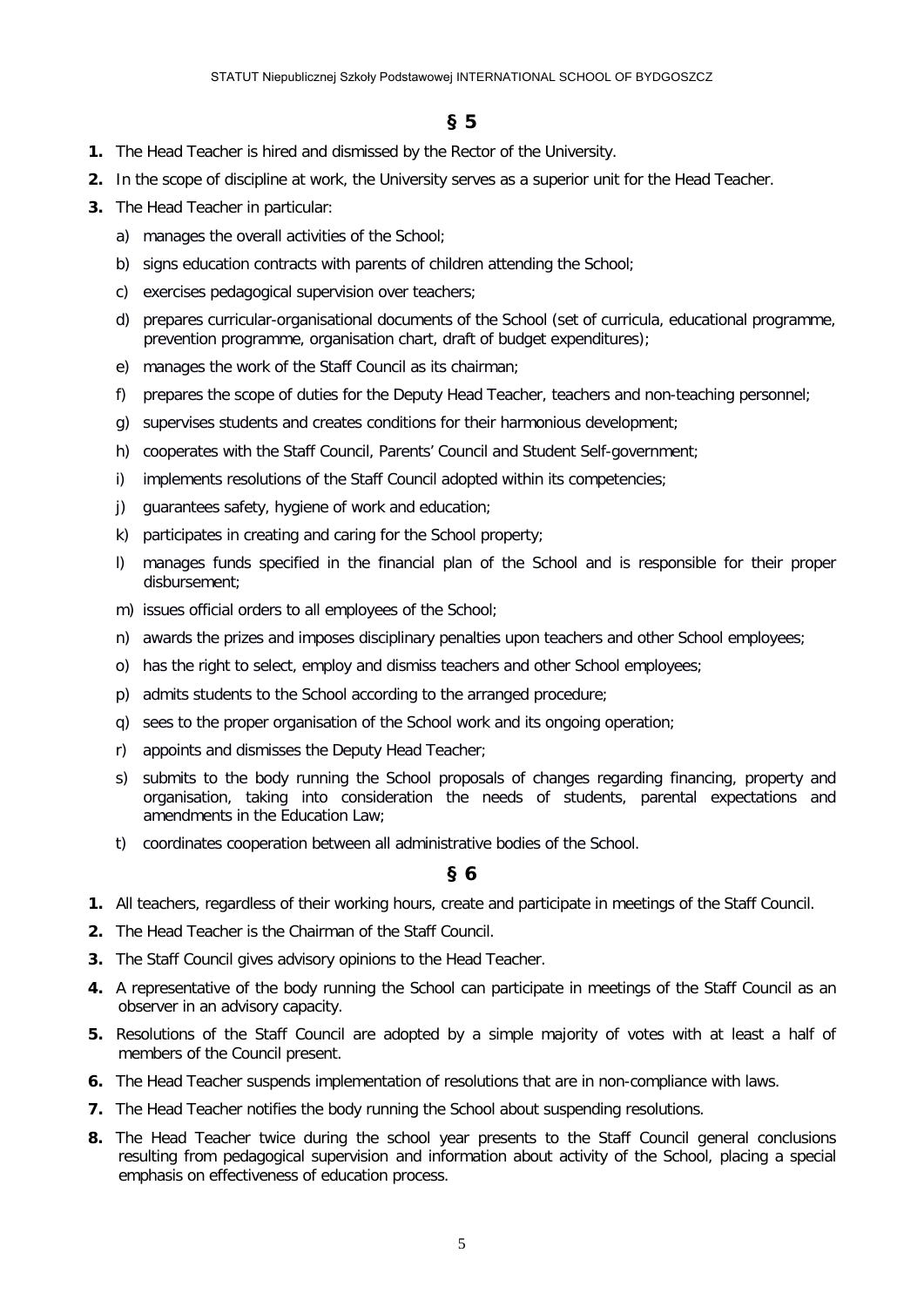**9.** The Staff Council establishes rules and regulations of its activity; its meetings are recorded.

**10.** Competencies of the Staff Council include in particular:

- a) confirmation of the School work plans;
- b) confirmation of classification and promotion results of students;
- c) adopting resolutions regarding pedagogical innovations and experiments in School;
- d) organisation of teacher improvement plans;
- e) applying to the Head Teacher for initiating disciplinary action against a student;
- f) making decisions to expel a student.

## **§ 7**

- **1.** The Parents' Council consists of the parents of students attending the School.
- **2.** The principles of selecting and activity of the Parents' Council are specified by the rules and regulations adopted by parents, after approval by the Head Teacher.
- **3.** The Parents' Council is the only representative of all parents.
- **4.** The Parents' Council, at an invitation from the Head Teacher, participates in meetings regarding operation of the School.
- **5.** The Parents' Council can apply for a meeting with the Head Teacher or representative of the body running the School.
- **6.** The Parents' Council can submit proposals regarding organisation of the School work in terms of education, upbringing and care.

#### **§ 8**

- **1.** The Student Self-government, hereinafter referred to as the "Self-government", consists of all students of the School.
- **2.** The principles of selecting and activity of the Self-government bodies are specified by the rules and regulations adopted by the representation of students of the School.
- **3.** Self-government bodies are the only representatives of all students.
- **4.** The rules and regulations of the Self-government may not be inconsistent with the statute of the School.
- **5.** The Self-government can present to the Staff Council and Head Teacher proposals and opinions regarding student rights and organisation of the school life.

- **1.** In the case of disputes between individual administrative bodies of the School, they will be solved by the body running the School.
- **2.** Any disputes between administrative bodies of the School will be solved at a conciliation meeting convened by the body running the School at the request of one of the administrative bodies. The date of a meeting is proposed by the Head Teacher.
- **3.** In disputes regarding children of NATO officers, the School cooperates with the liaison officer appointed by the JFTC commander.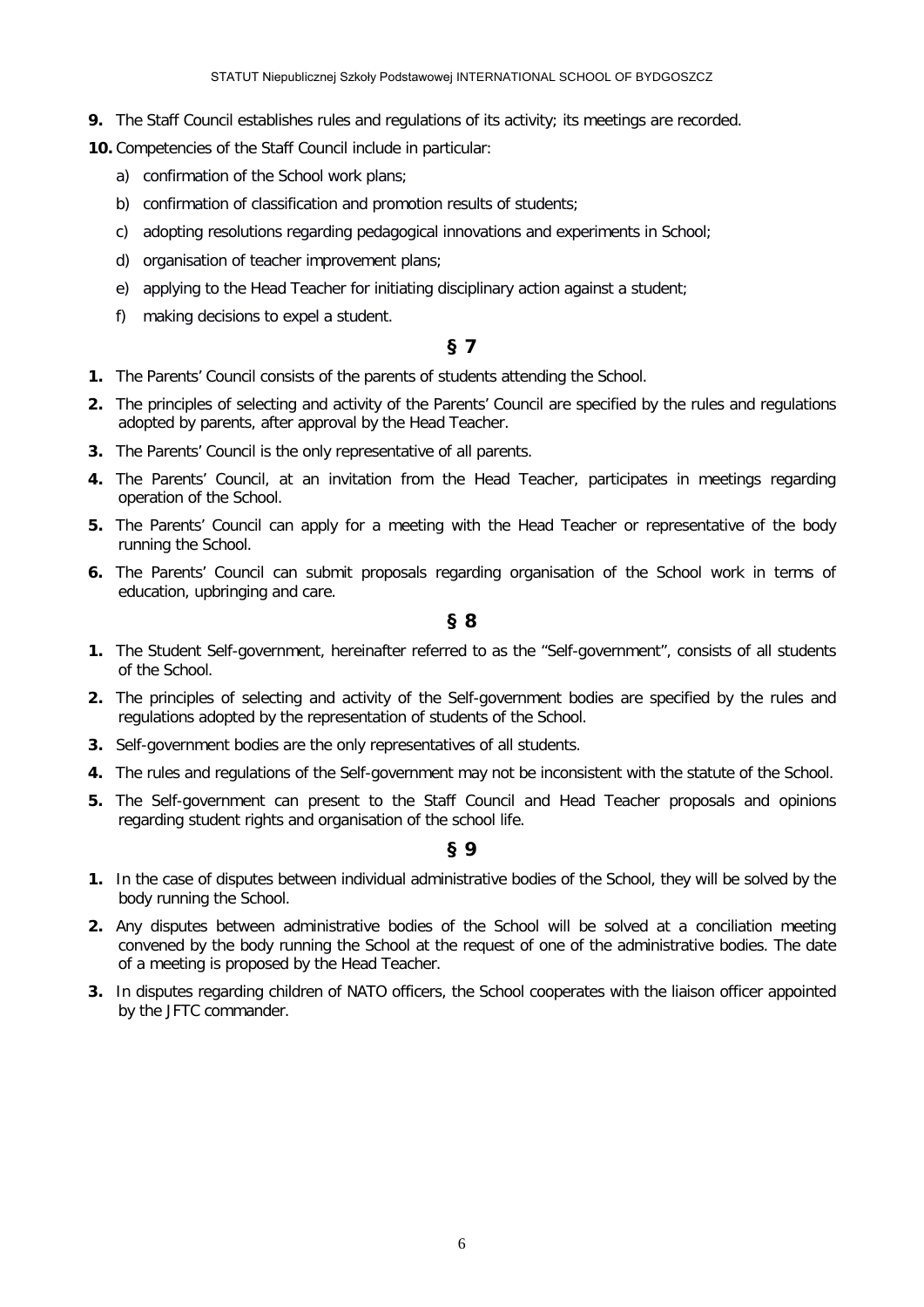# **Chapter 4. School organisation**

- <span id="page-6-0"></span>**1.** The main organisational unit of the School is the international unit encompassing grades-classes from 1 to 8.
- **2.** The international unit comprises grades-classes understood as organisational units with students who are the same age or groups of students covering an age range of two years.
- **3.** In grades classes 1-5, education is performed in an integrated way, i.e. the class tutor teaches English, mathematics, natural science, social education and arts, whereas in grades – classes 6-8 teaching is performed with division to subjects.
- **4.** In grades classes 1-5, with the exception of the Polish language, textbooks are not used. In grades classes 6-10, with the exception of the Polish language, science, geography and history, textbooks are not used.
- **5.** A grade class can have the maximum of 16 students.
- **6.** The school also has the preschool unit, which conducts the programme International Baccalaureate Primary Years and basic preschool curriculum.
- **7.** The preschool class can comprise the maximum of 18 children.
- **8.** The preschool class admits children ages 5 and 6.
- **9.** The Staff Council approves organisation of the School work for a given school year.
- **10.** The Head Teacher determines the dates for starting, completion of school activities, holiday breaks, winter and summer vacations, and days off from school.
- **11.** The school calendar for a given school year can include, at the request of the Parents' Council, changes resulting from the specificity of organisational systems in different countries.
- **12.** Detailed curriculum organisation in a given school year is specified on the organisational chart.
- **13.** Organisation of regular, curricular and extracurricular activities is specified on the weekly timetable prepared by the Head Teacher based on the approved organisational chart.
- **14.** Class length in grades classes is 45 minutes.
- **15.** Education process includes basic classes, optional classes, individual education and activities in small groups resulting from the needs and interests of students.
- **16.** The language of instruction and communication in the School is English.
- **17.** Classes for Polish students in the Polish language, history of Poland and geography of Poland are conducted in Polish in the form of additional activities provided during the first year of the Middle Years Programme.
- **18.** In accordance with art. 22 sec 1. item 4 of the Education Law, students of grade class 8 take eighthgrade exam.
- **19.** The School, as far as possible, will organise support for native language for the biggest national groups in the institution.
- **20.** Students have an opportunity to use the resources of the school library, which features English-language literature, textbooks, dictionaries, magazines and interactive collections.
- **21.** The School has a set of curricula based on the requirements of the international IBO Primary Years Programme and educational programme – IB Learner Profile – Appendix 1 and prevention programme – Appendix 2.
- **22.** Evaluation of student work is compliant with the principles for assessment of Primary Years Programme and Middle Years Programme.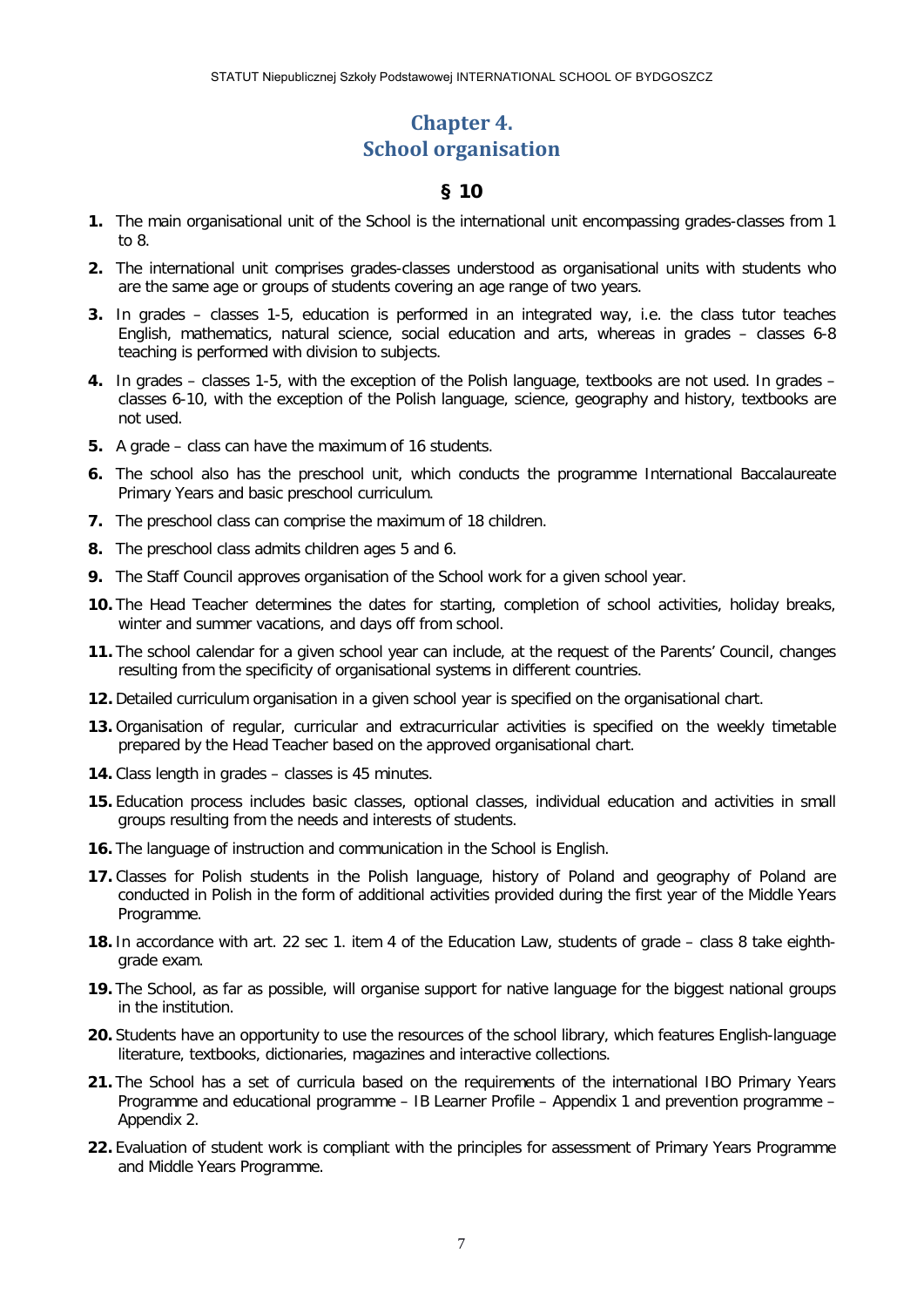- **23.** Polish students receive Polish certificates and reports in the English language, whereas foreigners receive reports in the English language as required by Primary Years Programme and Middle Years Programme.
- **24.** In the Primary Years programme, the School keeps education documentation in the form of class register, whereas in the Middle Years programme documentation of education process is filed only electronically.
- **25.** At a written request of a student or parent, teachers make available student's works without the right to copy. Such request is sent to the teacher of a particular subject.
- <span id="page-7-0"></span>**26.** The works of a Primary Years student are stored for a year. Student can choose them as an example of skills acquired for their portfolio, which in the last week of didactic activities is passed to parents or legal guardians. The School reserves the right to stop students' samples in order to document their progress within 5 years of education period.

# **Chapter 5. Teachers and other School employees**

- **1.** The School employs teachers, accounting, administration and service employees.
- **2.** The principles of hiring teachers and other School employees are specified by separate regulations:
	- a) Labour Code;
	- b) Education Law;
	- c) Teacher's Charter.
- **3.** The principles of hiring teachers, accounting, administration and service employees are established by the Head Teacher.
- **4.** Contracts are concluded and terminated by the Head Teacher.
- **5.** The rights and obligations of the School employees are specified in the employment contract, signed based on the Labour Code.
- **6.** The rights and obligations of teachers are specified by the Labour Code, the Employee Handbook and the Act of January 26, 1982 – the Teacher's Charter (Journal of Laws of 2006, No. 97, art. 674 with later amendments) and job description.
- **7.** Teachers are responsible for continuous improvement of their professional development skills by selflearning and participation in available forms of vocational improvement.
- **8.** Teachers are responsible for organisation of classrooms, teaching aids and school equipment.
- **9.** Teachers should assess students impartially and objectively, in accordance with their progress and behaviour.
- **10.** Teachers are involved in didactic work, upbringing, care work and are responsible for the quality of this work.
- **11.** Teachers are responsible for safety of students entrusted to their care.
- **12.** During their activities, teachers have the duty to be guided by the best interest of students, concern for their health, moral and civic attitudes.
- **13.** Teachers respect personal dignity of student.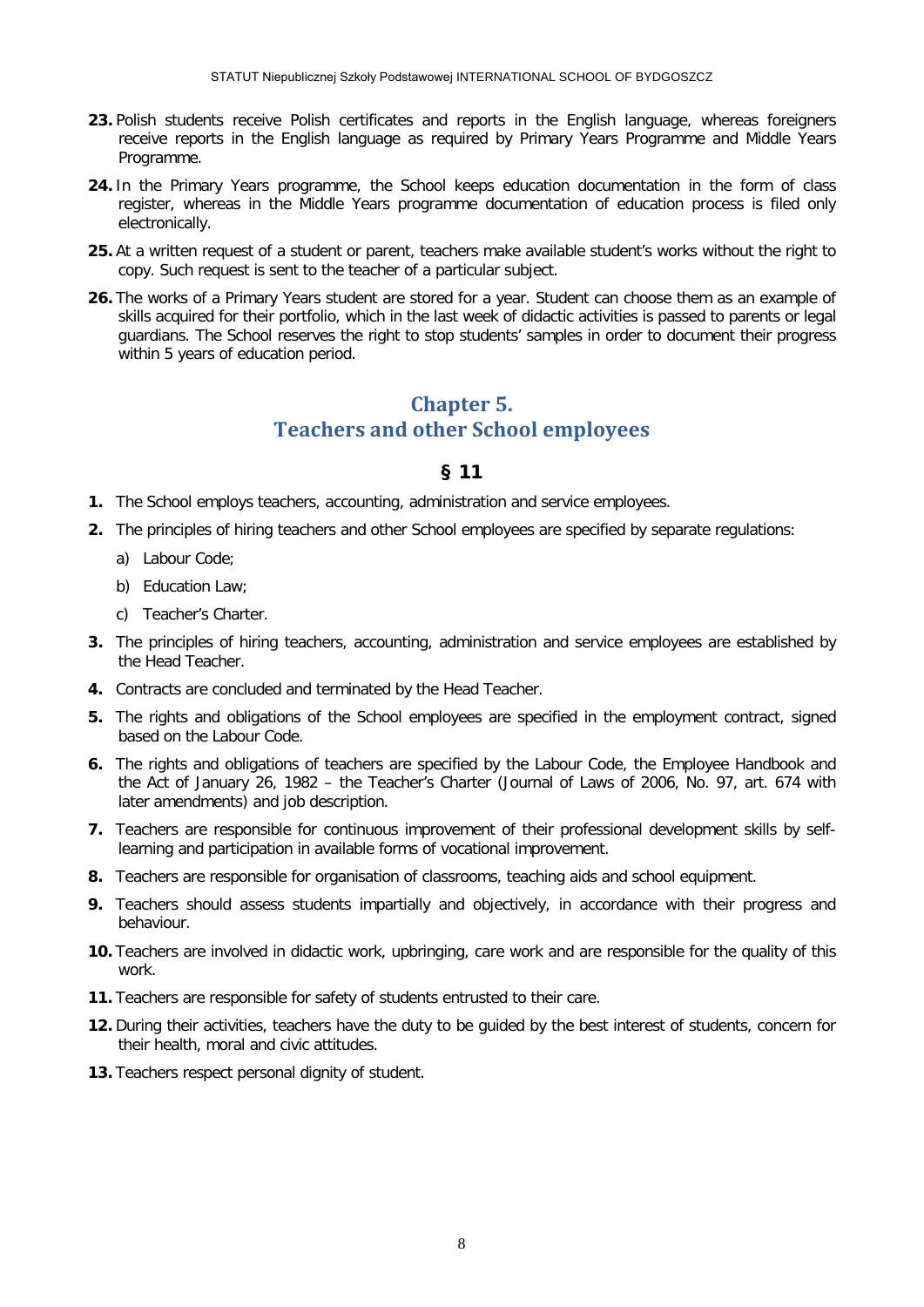- **14.** Teachers have the right to:
	- a) formulate their own curriculum and education programme approved in accordance with the regulations that are currently in force;
	- b) decide on selection of didactic aids and methods of teaching students;
	- c) take advantage of didactic and substantive support offered by the Kujawsko-Pomorskie Teachers' Education Centre, International Baccalaureate Organization and other educational institutions.

#### **§ 12**

- **1.** The grade-class is supervised by the class tutor.
- **2.** The class tutor provides individual care to every student and is his/her advocate in relations with other teachers.
- **3.** The class tutor organizes various forms of team building activities (school events, trips, camping trips, disco parties, social meetings, etc.).
- **4.** The class tutor cooperates with teachers teaching in a given grade-class, coordinating with them behavioural activities, particularly in the case of students who need individual guidance.
- **5.** The class tutor maintains relations with parents of students in order to learn about their living conditions and child's needs to arrange a consistent approach.
- **6.** The class tutor can be replaced by the Head Teacher.

- **1.** Teachers working in the School comprise the team of Primary Years Programme and Middle Years Programme, conducting tasks contained in the School programme.
- **2.** Tasks of teams include:
	- a) undertaking joint activities didactic, educational and organisational, resulting from the principles of the Primary and Middle Years Programme;
	- b) organisation of regular meetings, known as Collaborative Meetings and active participation in them;
	- c) creating based on regular arrangements, contacts and meetings education offers addressed to an individual student, groups of students the same age (from one grade – class), a group comprising different-age students (from several grades-classes);
	- d) development of conditions that are conducive to independent search for knowledge by a child during research activities;
	- e) selection, monitoring, diagnosing and modification when needed sets of curricula for every class;
	- f) integration of cross-curricular topics;
	- g) diagnosing and improvement of School's internal evaluation system and educational programme;
	- h) analysing of progress and achievements of students from a given grade-class;
	- i) establishing and implementation of temporary educational procedures related to a specific age group and individual students.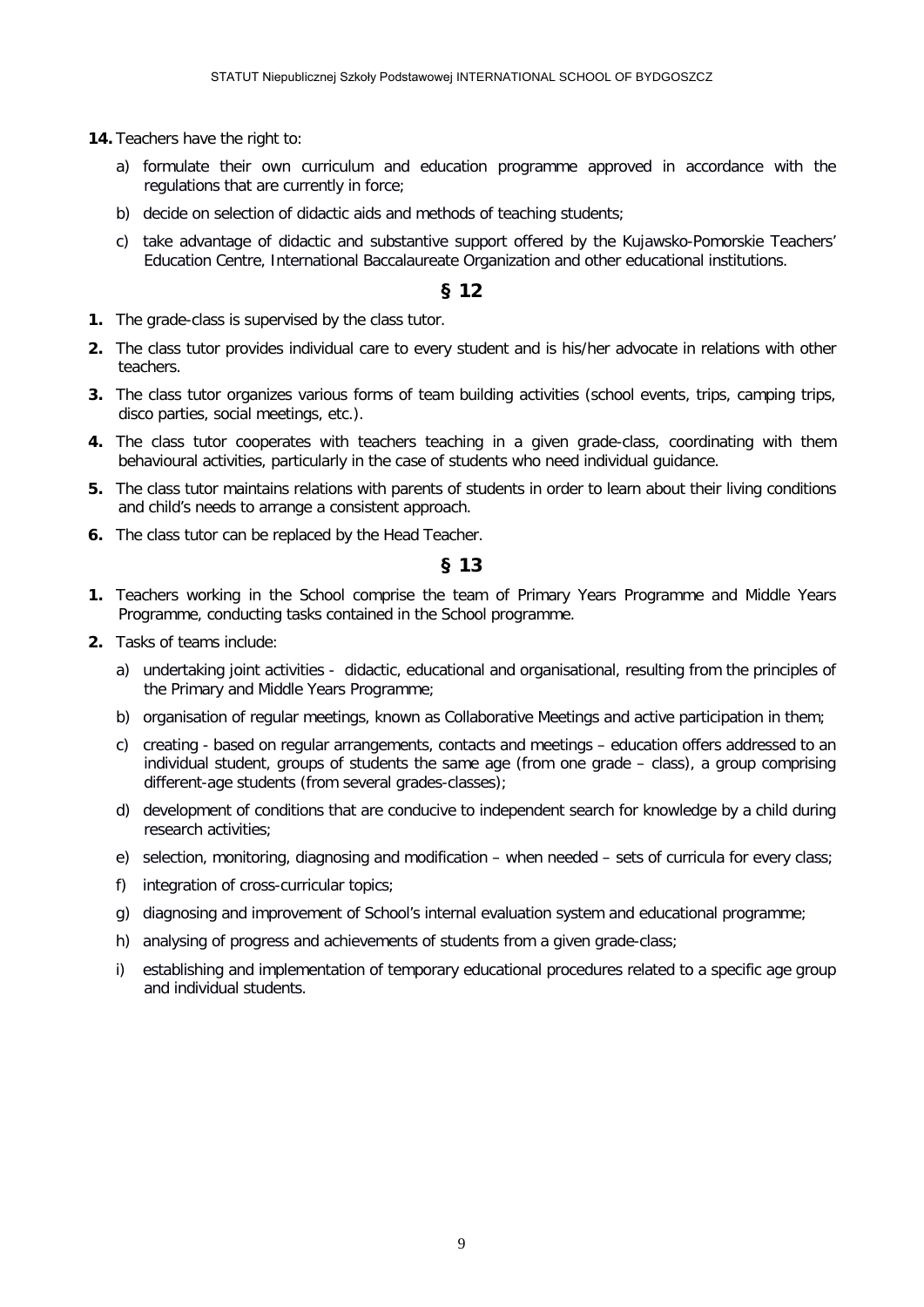# **Chapter 6. Students of the School**

- <span id="page-9-0"></span>**1.** The primary school admits children of foreigners and Polish children.
- **2.** Admission of a student to the School depends on the decision of the Head Teacher, who consults it with PYP or MYP Coordinator, school psychologist and experienced teachers. Having in mind the welfare of a future student of our School, the institution reserves the right to conduct the recruitment process, which is based on the following principles:
	- a) An interview with the Head Teacher or/and PYP or MYP Coordinator;
	- b) Conversation/preliminary exam from the English language with the teacher of this subject;
	- c) Submission of the application documents required;
	- d) An increase in the recruitment fee;
	- e) General knowledge test in the English language (regards students of grades-classes 6-8).
- **3.** Qualification to a proper level (to an appropriate grade-class) is performed according to the child's age and previous education, based on the documents submitted by a parent or legal guardian as well as certificates and reports issued by another educational institution.
- **4.** In the case of children of foreigners, the school reserves the right to change the class (higher or lower) after previous arrangements with the child's guardians.
- **5.** When the number of applicants seeking admission is higher than the number of students that can be accepted, admission criteria and priorities look as follows:
	- a) children of JFTC NATO employees, the Communications Battalion, NATO Force Integration Unit, the Military Police Centre of Excellence;
	- b) children of foreigners;
	- c) Polish children educated earlier in classes with English as the language of instruction.
- **6.** The condition for signing an education contract is acceptance of by the candidate's parents the Statute of the School and the Guide to Primary or Middle Years Programme.
- **7.** Documents required by the School for admission:
	- a) Application form (available on the school website);
	- b) Child's medical certificate;
	- c) Certificate from the previous school / School readiness certificate;
	- d) An opinion from the previous school (when possible);
	- e) 2 ID photographs of the child.
- **8.** The child becomes an eligible student of the International School of Bydgoszcz after meeting the requirements listed above, payment of the recruitment fee to the school account, and signing the education contract.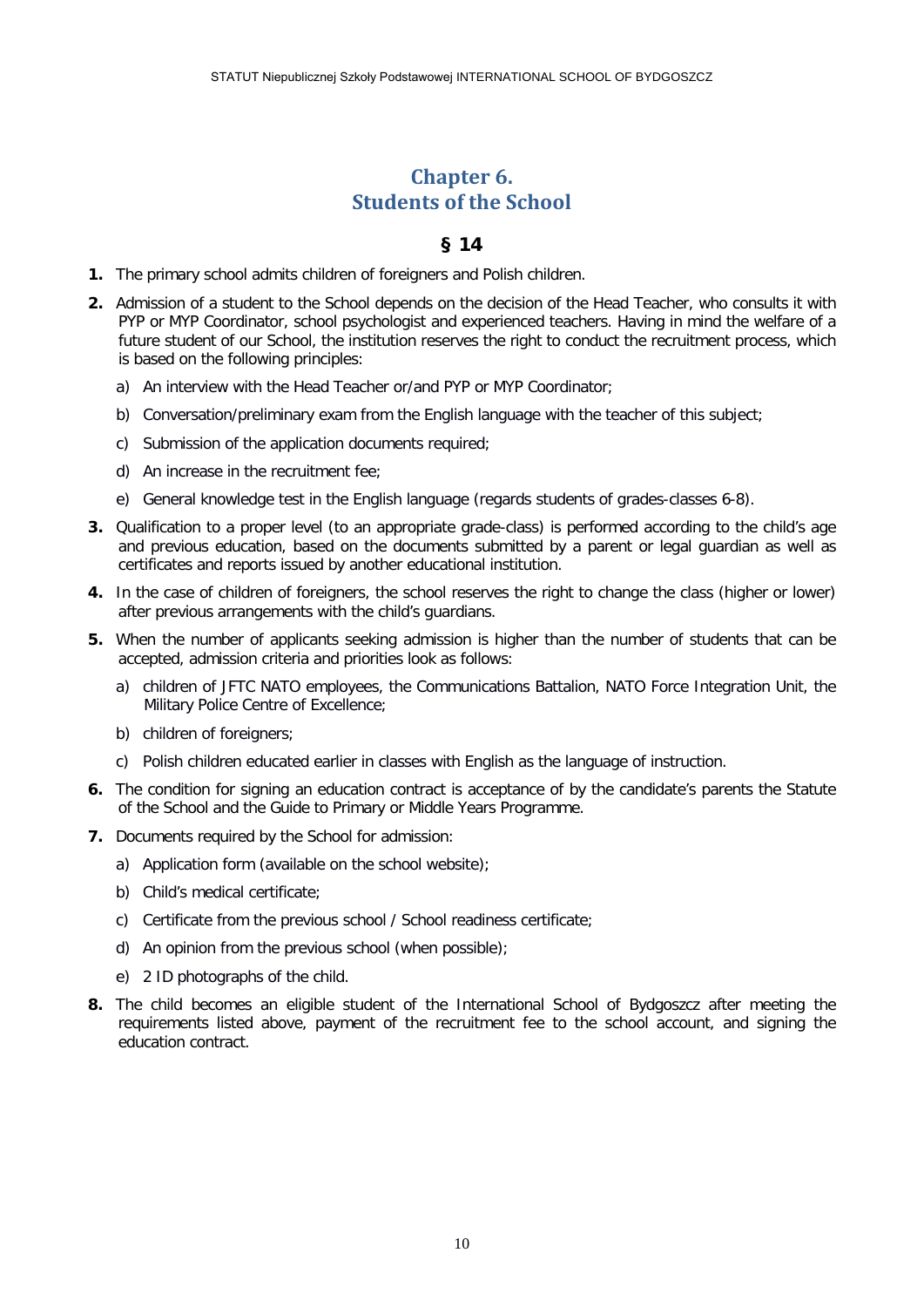## **§ 15**

#### **1.** Student has the right to:

- a) get acquainted with the curriculum, its content, purpose and requirements;
- b) proper organisation of the education process;
- c) open and motivated evaluation of progress in learning and upbringing;
- d) support in the case of learning difficulties;
- e) freedom of expression, in particular regarding opinions on School activities, as well as ideological, religious and ethical views – when they do not violate the well-being of others;
- f) influence School activities through the work of the Self-government;
- g) select partners to perform educational activities within independent work and cross-curricular projects.
- **2.** Student has the duty to:
	- a) abide by the regulations contained in the Statute of the School and the Guides to Primary or Middle Years Programme;
	- b) systematically and actively participate in educational and School activities;
	- c) abide by the principles of social interaction in relation to school peers, teachers and other School employees;
	- d) respect every human being, regardless of race, skin colour, gender, language, nationality, views and beliefs;
	- e) care about the common good, law and order in the School;
	- f) take personal responsibility for his/her own life, health, physical and intellectual development.

#### **§ 16**

**1.** Student is rewarded for learning and work, exemplary behaviour, outstanding achievements, bravery and courage.

Types of awards:

- a) praise for a student given in the class;
- b) praise for a student given in the international unit;
- c) praise for a student given in the School;
- d) notification to parents sent by the Head Teacher about student's accomplishments in the School and outside of it;
- e) diploma issued by the Head Teacher, Parents' Council, Student Self-government.
- **2.** Student is punished for violation of the Statute and provisions of the Guide to Primary or Middle Years Programme.

The types of penalties are consistent with the Guide to Primary or Middle Years Programme, which serves as Appendix 3 and 4, and include:

- a) warning from teacher, class tutor;
- b) reprimand from teacher, class tutor;
- c) warning from the Head Teacher given to students;
- d) reprimand in writing from the Head Teacher, (can be given without a previous warning);
- e) suspension of the right to participate in activities organised outside the School and to represent the School outside.
- **3.** The School notifies parents about every award and penalty given to student.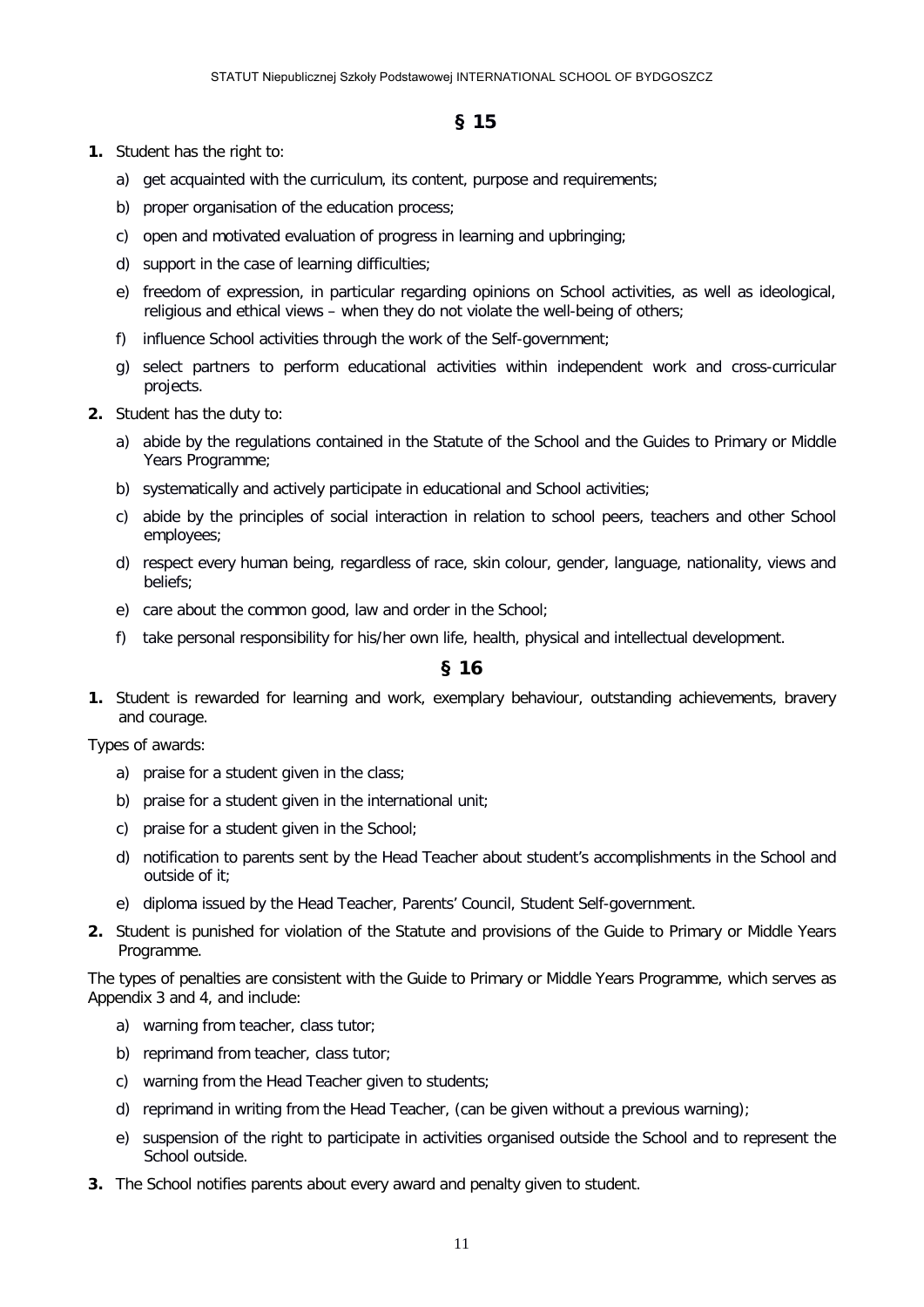**4.** Student has the right to appeal against the penalty imposed within two weeks to a higher authority. In the case of penalty imposed by teacher, he/she has the right to appeal to the Head Teacher. When penalty is imposed by the Head Teacher or the Staff Council, student has the right to appeal to the Rector of Kazimierz Wielki University.

#### **§ 17**

- **1.** In the case when all types of edification have been exhausted or when parents do not cooperate with the School – do not fulfil their commitments and student continues to disobey the rules of the Statute and Guide to Primary or Middle Years Programme, as well as generally accepted social and moral standards, the Head Teacher expels such student, in accordance with a proper decision made by the Staff Council.
- **2.** Student can be expelled in the manner provided for in art. 1 in the following cases:
	- a) violation of the provisions of the Statute, Guide to Primary or Middle Years Programme and policies contained in them, as well as neglect of school obligations;
	- b) promotion of lifestyle that is in conflict with the educational principles of the School;
	- c) distribution or use of narcotic drugs, alcohol and other substances that can be harmful to health;
	- d) activities that pose a risk to welfare, morality and safety of other students;
- **3.** Expulsion from school by the decision of the Head Teacher, disregarding art. 1, can be applied when student commits a misdemeanour that may constitute an offense or crime.
- **4.** Expulsion from school of student may also mean that his/her parents do to fulfil their obligations arranged with the body running the school regarding periodical payment of tuition fees.
- **5.** An application for expulsion from school can be filed by:
	- a) student's parents;
	- b) Head Teacher;
	- c) Staff Council.
- **6.** The decision on expulsion from school can be appealed to the Rector of Kazimierz Wielki University within 14 days from the day of receiving the decision in writing.

#### **§ 18**

The Staff Council adopts the rules of classification and evaluation system binding in the School, which are contained in Guides to PYP and MYP, constituting Appendixes 3 and 4.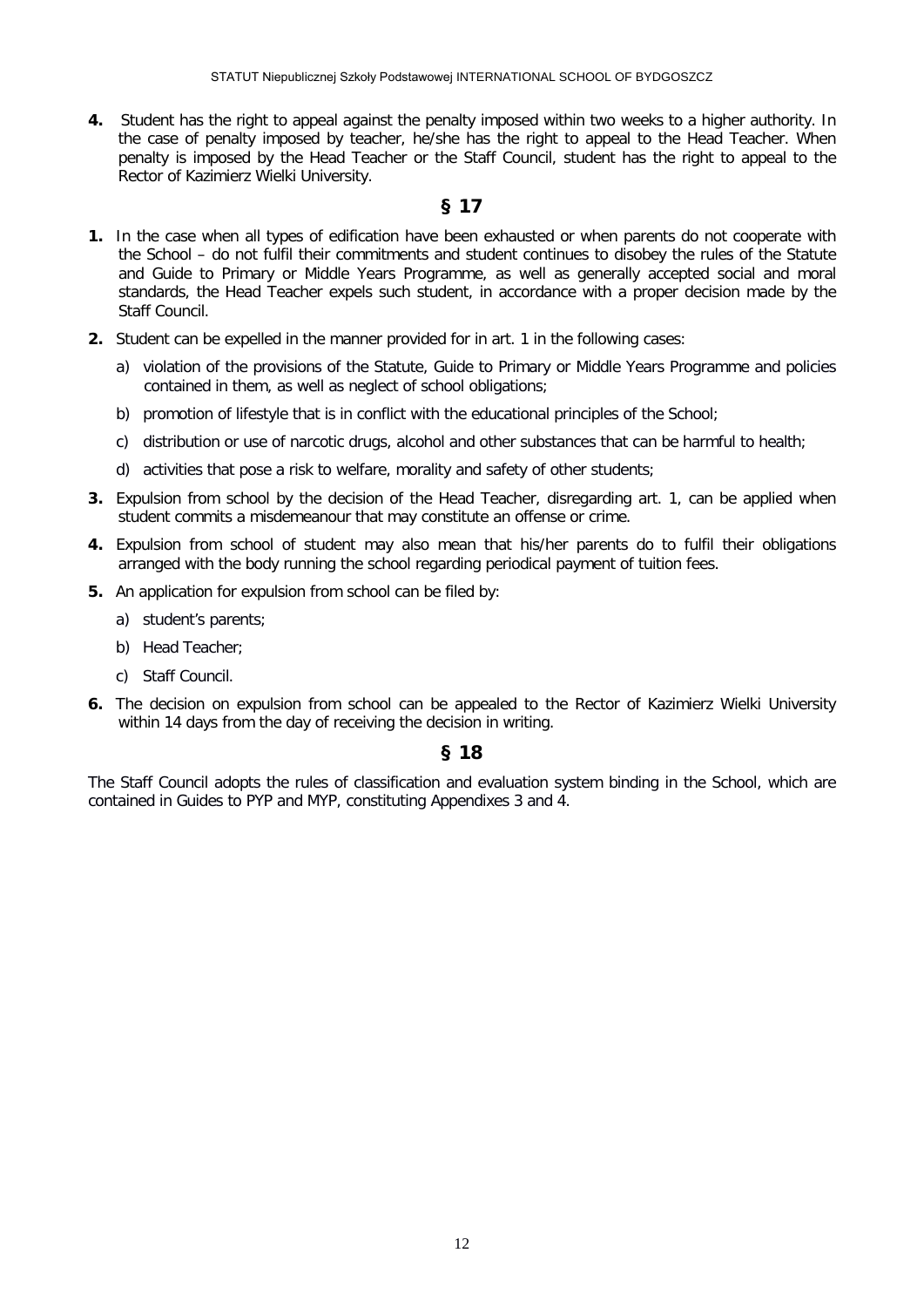# **Chapter 7. School Revenues**

## **§ 19**

- <span id="page-12-0"></span>**1.** School funds come from the following sources:
	- a) revenues coming from payment of tuition fees made by parents;
	- b) subsidies resulting from the Education Law;
	- c) subsidies from the Minister of National Defence;
	- d) donations;
	- e) other revenues.
- <span id="page-12-1"></span>**2.** The amount of tuition fees and time of their payment for a given school year are specified by the body running the School in the form of a circular letter sent by the Rector. It shall not prejudice the obligation to establish the amount of tuition fees and terms of their payment in the education contract; any change to provisions of the contract in this range is made based on the principles specified in this contract.

# **Chapter 8. Final provisions**

## **§ 20**

- **1.** The Statute is given to the School by the University.
- **2.** An authority that is competent to make changes in the Statute of the School is the Rector, after consulting the Staff Council. The School uses rectangular stamps, in accordance with separate regulations, with the following content:

# **Niepubliczna Szkoła Podstawowa**

## **International School of Bydgoszcz**

# **ul K.I. Gałczyńskiego 23**

## **85 – 322 Bydgoszcz**

- **3.** The School keeps and stores documentation in accordance with separate regulations of the law.
- **4.** The principles of financial management in the School are specified by separate regulations of the law.